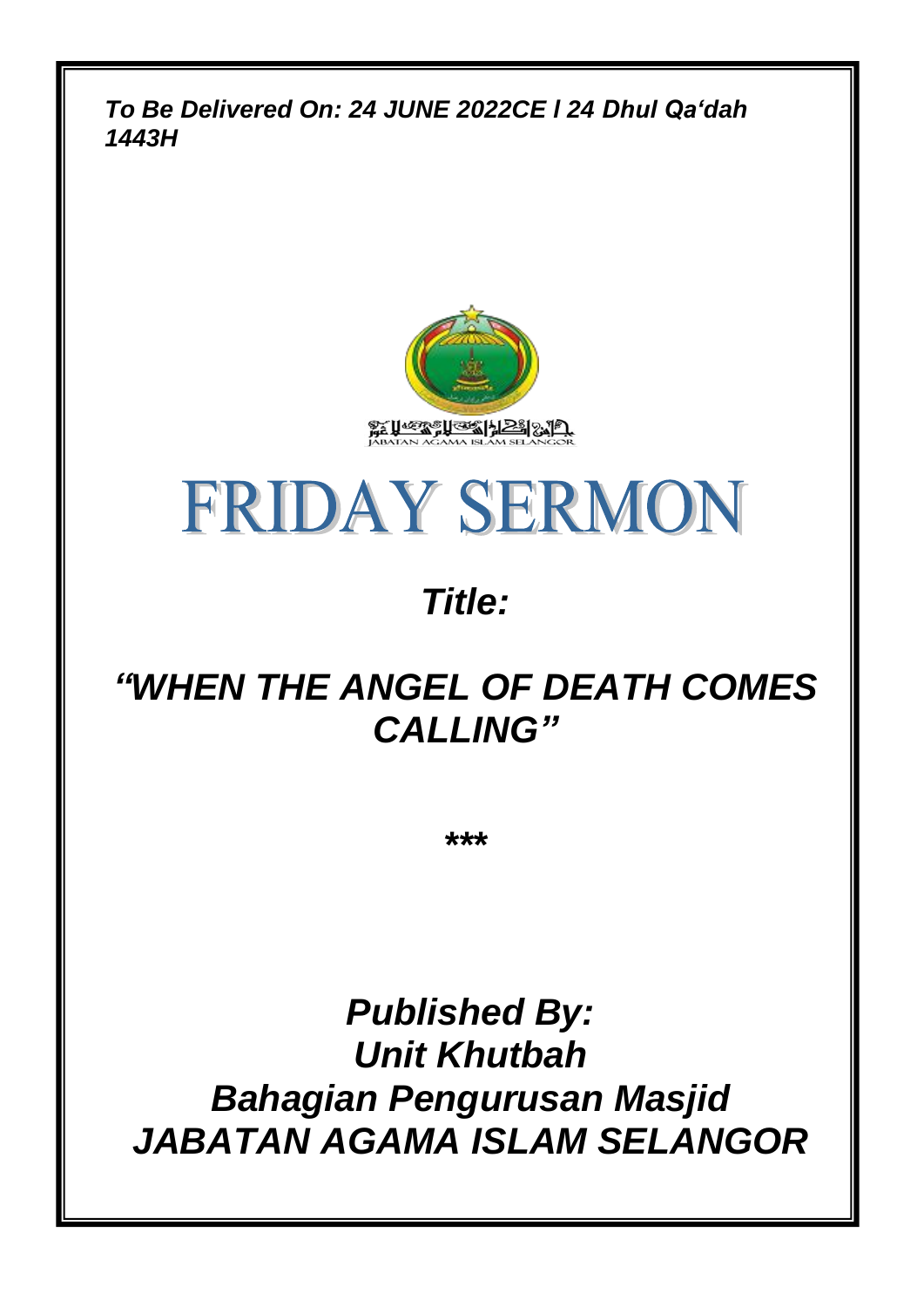*Jabatan Agama Islam Selangor*

# *"WHEN THE ANGEL OF DEATH COMES CALLING"*

ا<br>إ نة<br>ا اَلْحَمْدُ لِلَّهِ الْقَائِلِ : كُلَّ نَفْسٍ ذَآيِقَةُ ٱلْمَوۡتِّ وَإِنَّمَا تُوَفَّوۡنَ أَجُورَكُمۡ و<br>و ់<br>ត  $\overline{\phantom{a}}$ ֦֧֦֧֦֧֦֧֦֦֦֜֜֜֜֜֜֜֜<br>**֦֘**  $\overline{\phantom{a}}$  $\frac{1}{2}$ ֦֧֦֧֦֧֦֧֦֧֦֧֦֧֜֜֜֜֓֓<br>**֡**  $\frac{1}{2}$ و ِ<br>پر جُورَ و و أ  $\ddot{\cdot}$ ن و  $\ddot{\phantom{0}}$ بر<br>• ف ِ<br>م و ا ت لا ر<br>^ م ِ<br>په وْتِ وَإِذْ  $\frac{1}{2}$  $\frac{1}{2}$ م ٱل ة ہ<br>1 لا  $\ddot{\Omega}$ ِ<br>غِ بر<br>: آ ا فَسِ ذَ  $\ddot{\cdot}$  $\ddot{\cdot}$ ن ور<br>کا ُك ا ِ<br>م بر<br>م  $\frac{1}{\alpha}$ و ان<br>م از  $\ddot{\cdot}$ ف د ہ<br>ا  $\ddot{\Omega}$ ق  $\ddot{\cdot}$ ف  $\ddot{\mathbf{r}}$ ة ِ<br>په ن<br>م ِ<br>د ہ<br>\ الج ر<br>آ دَخِلَ  $\ddot{\phantom{0}}$ و أ  $\frac{1}{\alpha}$ ِ و ار ِ<br>په نِ النَّ ِ<br>م ع  $\tilde{ }$ ن زُحۡزِحَ  $\frac{1}{2}$ بر  $\frac{1}{2}$ ء<br>م  $\ddot{\cdot}$ ف ةِِۖ ِ<br>پُـلمَہَ القِيَد ہ<br>1  $\frac{1}{2}$ م و  $\ddot{\phantom{0}}$  $\tilde{\cdot}$ ي تَـٰعُ ٱلۡغُرُورِ ل لا ۔<br>ا و<br>م ت  $\frac{1}{2}$ ر<br>م ىد<br>1 َِّل إ  $\tilde{1}$ ا  $\frac{1}{2}$ جر<br>نبي  $\ddot{\cdot}$ و<br>س رة الدَّ لا  $\frac{1}{1}$ بر ِ<br>د ر<br>1 الْحَيَوْةُ الدَّنْيَا إِلاَّ مَتَنْعُ الْغُرُورِ ۞ ' -<br>9<br>1 اَّ مَّذَا لَّا لَمْ إِلَهَ إِلَّا اللَّهُ وَحْدَهُ لاَ شَرِيكَ لَهُ وَأَشْهَدُ أَنَّ مُحَمَّدًا ِ<br>ر ْ े<br>न् ۔<br>ا ំ<br>• े<br>नि ં<br>ત  $\tilde{\mathbf{r}}$  $\frac{1}{2}$ ً<br>أ ل<br>م ้<br>ว ا<br>م<br>•  $\sum_{i=1}^{n}$  $\frac{1}{1}$ ر<br>زن ْ  $\sum_{i=1}^{n}$  $\tilde{\cdot}$ ,<br>A َ ِ  $\ddot{\phantom{0}}$  $\ddot{\phantom{0}}$  $\frac{2}{\lambda}$ َ<br>ا  $\tilde{\cdot}$ ا<br>الم عَبْدُهُ وَرَسُوْلُهُ. اَللَّهُمَّ صَلِّ وسَلِّم عَلَى سَيِّدِنَا مُحَمَّدٍ وَعَلَى آلِه<sub>ِ ــُ</sub>  $\overline{\mathbf{1}}$ ِ<br>م  $\tilde{\cdot}$ <u>لم</u> لة<br>م ้<br>ว  $\ddot{\phantom{0}}$  $\frac{1}{1}$ َ<br>آ .<br>م  $\tilde{\mathbf{i}}$ لة<br>م ,<br>, سنة<br>ا ً<br>آ ر<br>د<br>ام  $\ast$ י<br>י ,<br>,  $\ddot{\phantom{0}}$  $\tilde{\cdot}$  $\frac{2}{\lambda}$ ,<br>( ْ ِ<br>م و*َص<sub>َ</sub>حْبِهِ <sub>ۦ</sub>* أَجْمَعِيْنَ. ْ  $\ddot{\phantom{0}}$ ់<br>(  $\tilde{a}$  $\frac{1}{2}$ -<br>أَمَّا بَعْدُ، فَيَا أَيُّهَا الْمُسْلِمُونَ اِتَّ  $\frac{1}{1}$  $\ddot{\cdot}$ .<br>و ំ<br>រ  $\ddot{\cdot}$ لة<br>م ِ<br>پنج ا<br>به<br>:  $\ddot{\phantom{0}}$ ,<br>ለ أَيُّهَا الْمُسْلِمُونَ اِتَّقُواْ اللَّهَ، أُوْصِيكُمْ وَإِيَّايَ بِتَقْوَى ِ<br>پاس <sup>ب</sup>ر<br>•  $\sum_{i=1}^{n}$  $\tilde{\phantom{a}}$ ֦֧<u>֦</u>  $\ddot{\phantom{0}}$ **ٍ**<br>-ا<br>ا  $\frac{1}{2}$  $\tilde{\cdot}$  $\frac{3}{2}$ ֦֧֦֧֦  $\frac{3}{2}$ ֦֧֦֧֦֧֦֧֦֧֦֧֦֜֓֟  $\frac{1}{2}$ .  $\ddot{\phantom{0}}$ ؾڤۏڹؘ  $\frac{1}{2}$ ا<br>ایر<br>جو ه<br>پ اللّٰهِ فَقَدْ فَازَ الْمُ  $\ddot{\cdot}$  $\frac{1}{2}$ ْ  $\frac{1}{2}$  $\frac{1}{2}$ 

قَالَ اللَّهُ تَعَالَى: ِ<br>الج  $\frac{1}{2}$  $\ddot{\phantom{0}}$  $\ddot{\mathbf{r}}$ ر<br>1 َّل  $\frac{1}{\alpha}$ اتِهِۦ و  $\ddot{\mathbf{r}}$ ق ت لا ِ<br>په قة  $\overline{\phantom{a}}$ ح ہ<br>آک قُوا اللَّهَ ْ بِ لا ِ<br>په نُوا اڌّ <u>ہ</u><br>ا ل ِ<br>م ام ر<br>ء ء ِينَ یہ<br>۱ ا الَّذِ ِ<br>م ه و<br>د سَ<br>ڊ -<br>ج  $\overline{\phantom{a}}$ ِ<br>د بد  $\ddot{\cdot}$ سُلِمُونَ و  $\ddot{\phantom{0}}$ و<br>م نتُم مَّ لا ِ<br>ج أ ِ<br>م و ىد<br>أ َِّل إ ِ<br>په تَمُوثُنَّ إِلَّا وَأَنتُم مُّسۡلِمُونَ ۞ لا لا 2

### **Dear blessed Muslims,**

Let us altogether strive to increase the quality of our *imaan* (faith) and *taqwa* of Allah *Subhaanahu Wa Ta'aala* by fulfilling all of His Commands and avoiding all of His prohibitions, for it is the best provision for the Hereafter.

<sup>1</sup> Aal 'Imraan 3:185

<sup>2</sup> Aal 'Imraan 3:102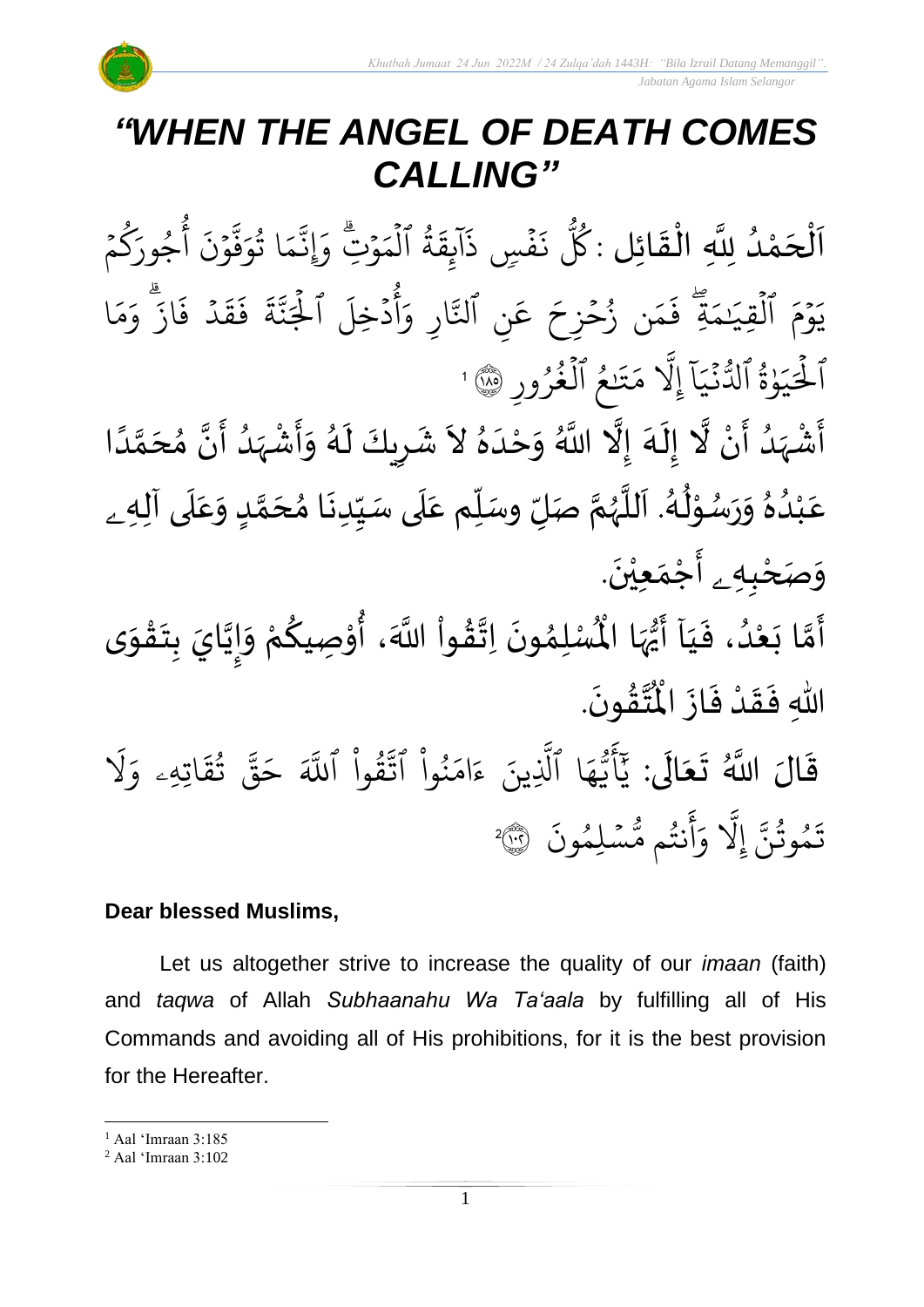

### The Friday *khutbah* today is titled: *"WHEN THE ANGEL OF DEATH COMES CALLING."*

#### **Dear blessed Muslims,**

 The human life in this world begins with the mother's womb. Then, after living in this world for a period of time, the person is met with the inevitable reality, which is the visitation of Izraa'eel (angel of death) to take away the person's life. This angel comes to take away the lives of mankind regardless of their age, whether old or young, rich or poor, having high stature or just a commoner. The angel will continue to execute its task, as it was entrusted upon itself.

Allah *Subhaanahu Wa Ta'aala* mentions in verse 19 of soorah Qaf:



### "And the intoxication of death will bring the truth; that is what *you were trying to avoid."*

 When the soul is taken out and separated from the body, our breathing stops, the mouth is locked up, the limbs become weak, and the door of *tawbah* (repentance) closes shut. The only thing heard are the crying and groaning of the bereaving family. None can help to spare us from death, even if we are in the company of top notch surgeon, *bomoh* (shaman), *imaam*, and others. Those that lived their lives drowning in sinfulness, they will meet death in a state of torment and fear. Especially when Allah *Subhaanahu Wa Ta'aala* shows them Hellfire, their place of dwelling.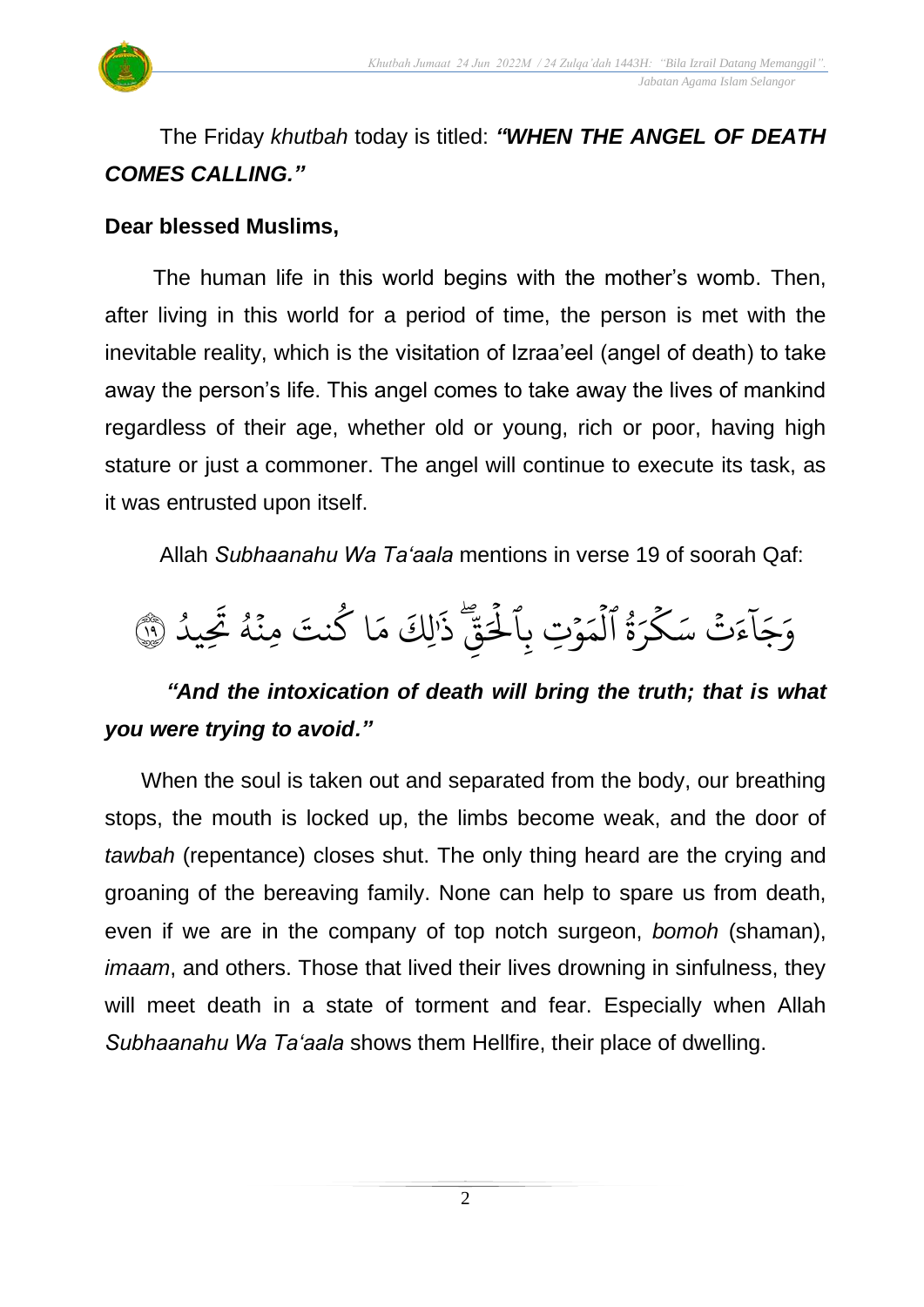When overwhelmed with the pang of death, Rasulullah  $\ddot{\mathcal{F}}$  as the most beloved creation to Allah *Subhaanahu Wa Ta'aala* had narrated on the authority of Sayyidatina 'A'ishah *radiyAllaahu 'anha*:

> $\tilde{\mathbf{r}}$ لَا إِلَهَ إِلَّا الله إِنَّ لِلْمَوْتِ سَكَرَات  $\tilde{\mathbf{r}}$ ે<br>ત تة<br>ا ت<br>• ٝ<br>ا  $\frac{1}{2}$ َ

*"None has the right to be worshipped but Allah! No doubt, death has its stupors."*

*(al-Bukhaari)*

#### **Dear noble Muslims,**

 Indeed, the journey towards the Hereafter is a long arduous journey. It is the journey that will determine the eternal abode, whether one becomes a denizen of Paradise or Hellfire. That journey begins with death, then it is the realm of *barzakh* (life after death), followed by the gathering in the land of *Mahshaar*. Due to the terrifying moments throughout the journey, Rasulullah <sup>2</sup> mentioned in the *hadeeth* of Sayyidatina 'A'ishah *radiyAllaahu 'anha*:

وَاللّٰهِ لَوْ تَعْلَمُوْنَ مَا أَعْلَمُ، لَضَحِكْتُمْ قَلِيلًا وَلَبَكَيْتُمْ كَثِيرًا  $\frac{1}{2}$  $\frac{1}{2}$ ์<br>-<br>-ْ  $\frac{1}{2}$ ْ َ  $\frac{1}{2}$  $\tilde{\mathbf{r}}$  $\frac{1}{2}$ ً<br>أ  $\frac{1}{2}$ ْ  $\frac{9}{11}$ ؚ<br>م  $\tilde{\mathbf{r}}$  $\frac{1}{2}$  $\frac{1}{1}$ ْ  $\frac{1}{2}$  $\frac{1}{2}$  $\ddot{\phantom{0}}$ ់<br>្ }<br>ለ  $\overline{\phantom{a}}$ ំ<br>រ  $\ddot{\phantom{0}}$ ֦֦֝<br>**֝**  $\tilde{\mathbf{r}}$ 

*"By Allah, if you knew what I know, you would laugh little and weep much."* 

*(Agreed Upon)*

### **Dear blessed Muslims,**

Referring to the book titled *"Sabeel al-Adhkaar wal-Iktibaar"*, human age is divided into five stages. Beginning with inside the mother's womb, then the worldly life, after passing away he enters the realm of *barzakh*,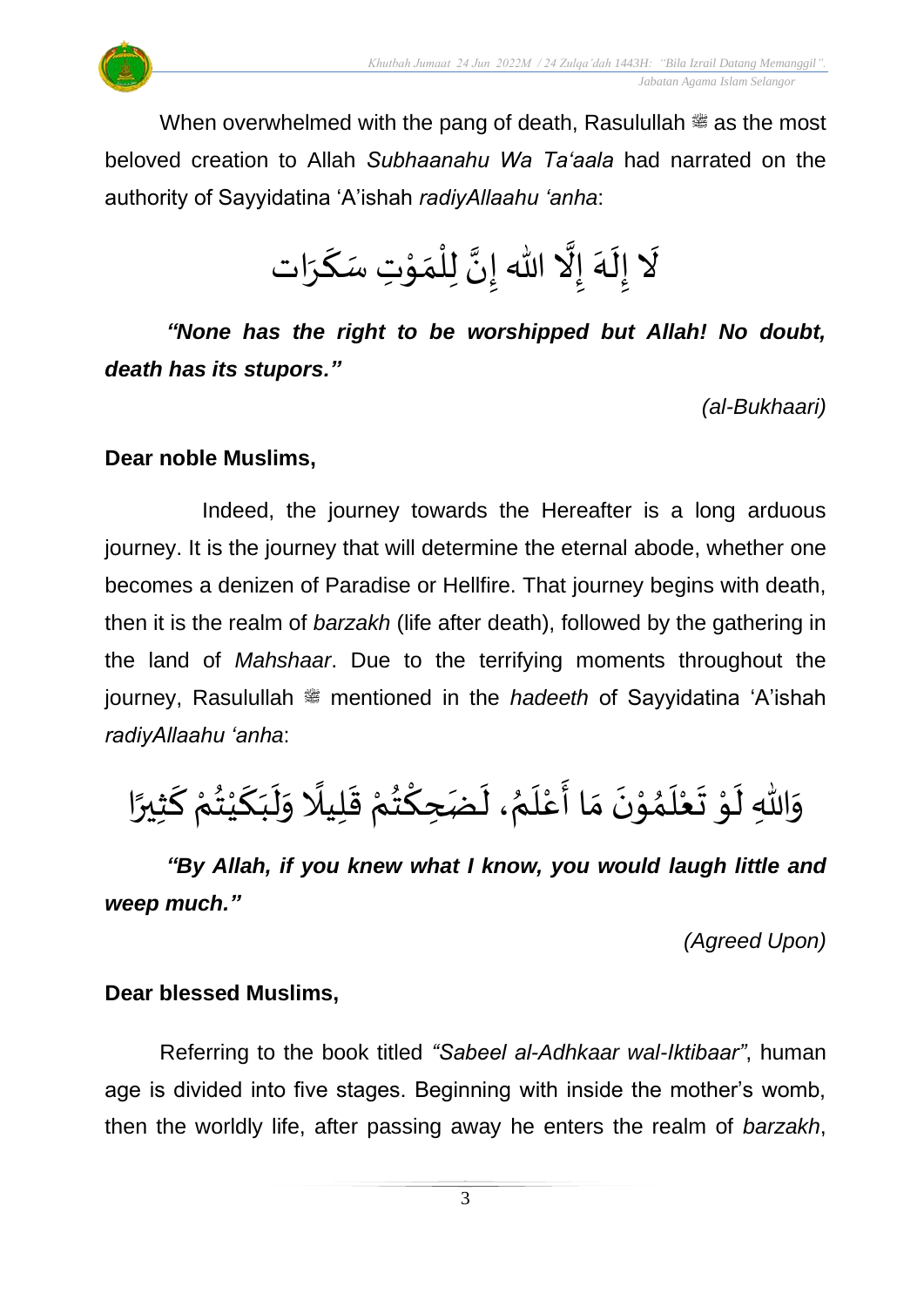

then resurrected in the land of *Mahshaar*, and after that his destination is determined whether Paradise or Hellfire. Verily, death is not the endpoint for a person's affairs with Allah *Subhaanahu Wa Ta'aala*. When the *janaazah* (deceased's body) is buried in the realm of *barzakh* or inside the grave, those that carried the *janaazah* to the grave would return to their homes. The angels, Munkar and Nakir, would then come for questioning. None will be spared from that. Among the questions asked are, *"Who is your Lord?" "Who is your Prophet?" "What is your religion?" "Who is your imaam and what is your guidance?" "Where is your qiblah?"* and *"Who are your brethren?"*

Will the *rooh* (soul) be able to answer all those questions by stating that Allah is my Lord, while in the worldly life it does not possess *imaan* unto Him? Will we be able to answer that Muhammad is our Prophet, while we do not adhere to the *Sharee'ah* that was conveyed? Can we answer that Islam is our religion, if we refuse to fully abide by the rulings in Islam? Are we able to answer that al-Qur'an is our guidance if we do not even recite it and follow its teachings? Can the soul answer that Ka'bah is our *qiblah* when we would only pray sometimes and abandon it at other times? Are we capable of declaring the *Muslimeen* and *Muslimaat* as our brethren, when we would often backbite, vilify, quarrel, and insult our Muslim brethren?

### **Respected audience,**

 Keep in mind that the worldly possession and wealth that we would toil to amass and worry about them day in and day out will not aid us, except when a portion of our wealth are given away (*infaaq*) as *waqf* (endowment) or *sadaqah* (charity) in attaining the pleasure of Allah *Subhaanahu Wa* 

4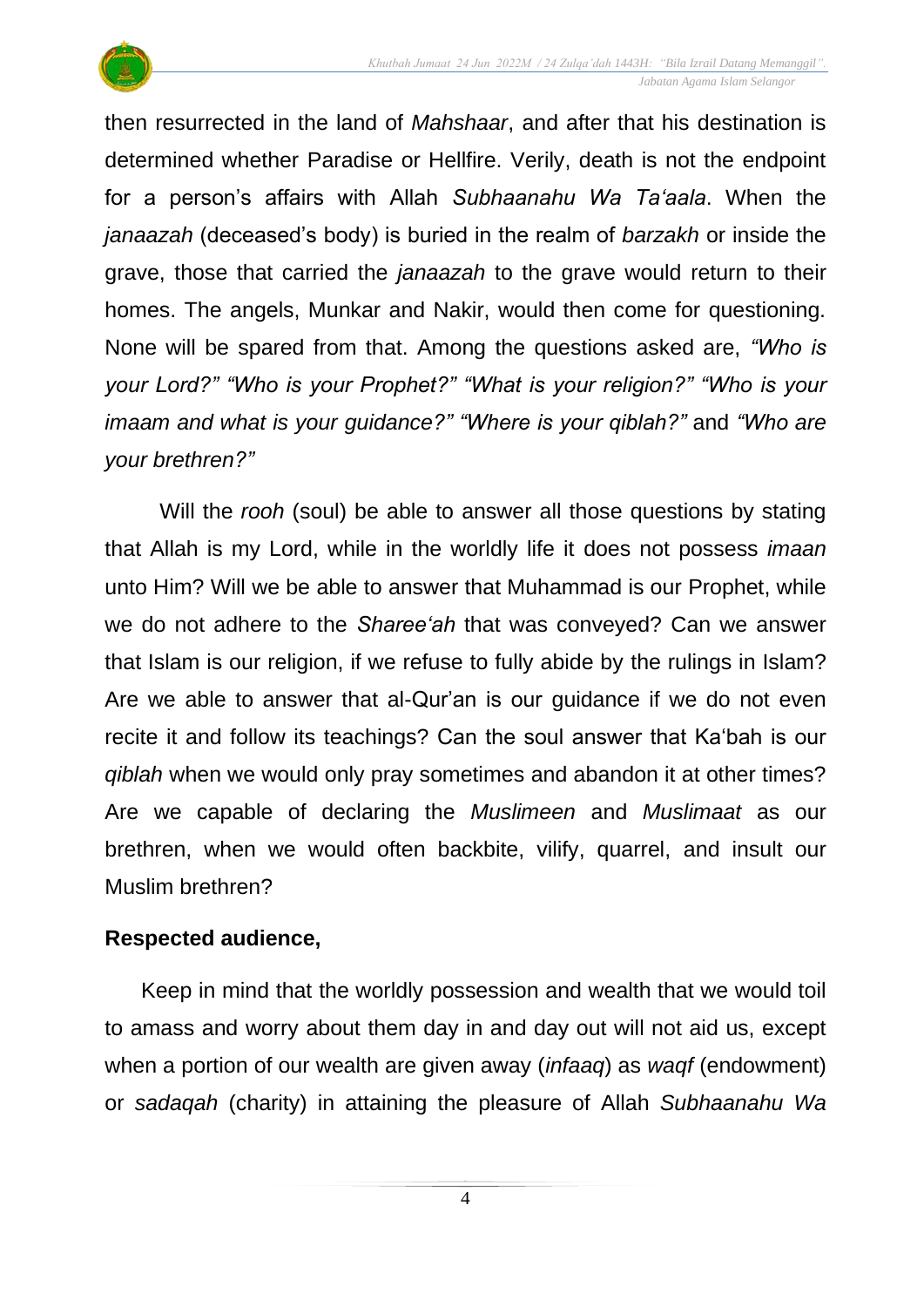

*Ta'aala*. That wealth will be rewarded with deeds upon us for as long as that endowment benefits others.

In the *hadeeth* of Abu Hurayrah *radivAllaahu 'anh*, Rasulullah  $\ddot{\mathcal{Z}}$  said:

*"When a son of Adam dies, his deeds come to an end except three: recurring charity, or knowledge which benefits, or a righteous child who supplicates for him."* 

*(Muslim)*

#### **Blessed Muslims,**

Every person having *imaan* must always supplicate to Allah *Subhaanahu Wa Ta'aala*, hoping to die in the state of *husn al-khaatimah*, to die in a good state. But not in the state of *suu' al-khaatimah*, which ends the life in a bad state. Therefore, we are recommended to often supplicate:

وِء ِس ا ب َ ن ْ ي َ ل َ ع ْ ِم ت ْ خ َ ت َ َّل َ ة و َ ِم ات َ الخ ِ ن سْ ِح ا ب َ ن َ ل ْ ِم ت ْ اخ ا م ه ا لل َ ا ة َ ِم ات َ الخ

*"O Allah! End our life with a good ending and do not end our life with a bad ending."*

Moreover, we should hasten in performing *tawbah* (repentance), seeking forgiveness from Allah *Subhaanahu Wa Ta'aala* for the sins that we have committed, whether knowingly or unknowingly. Allah reminds us to not delay our *tawbah* to the point where the *rooh* is leaving the body.

Allah *Subhaanahu Wa Ta'aala* mentions in verse 18 of soorah an-Nisaa':

5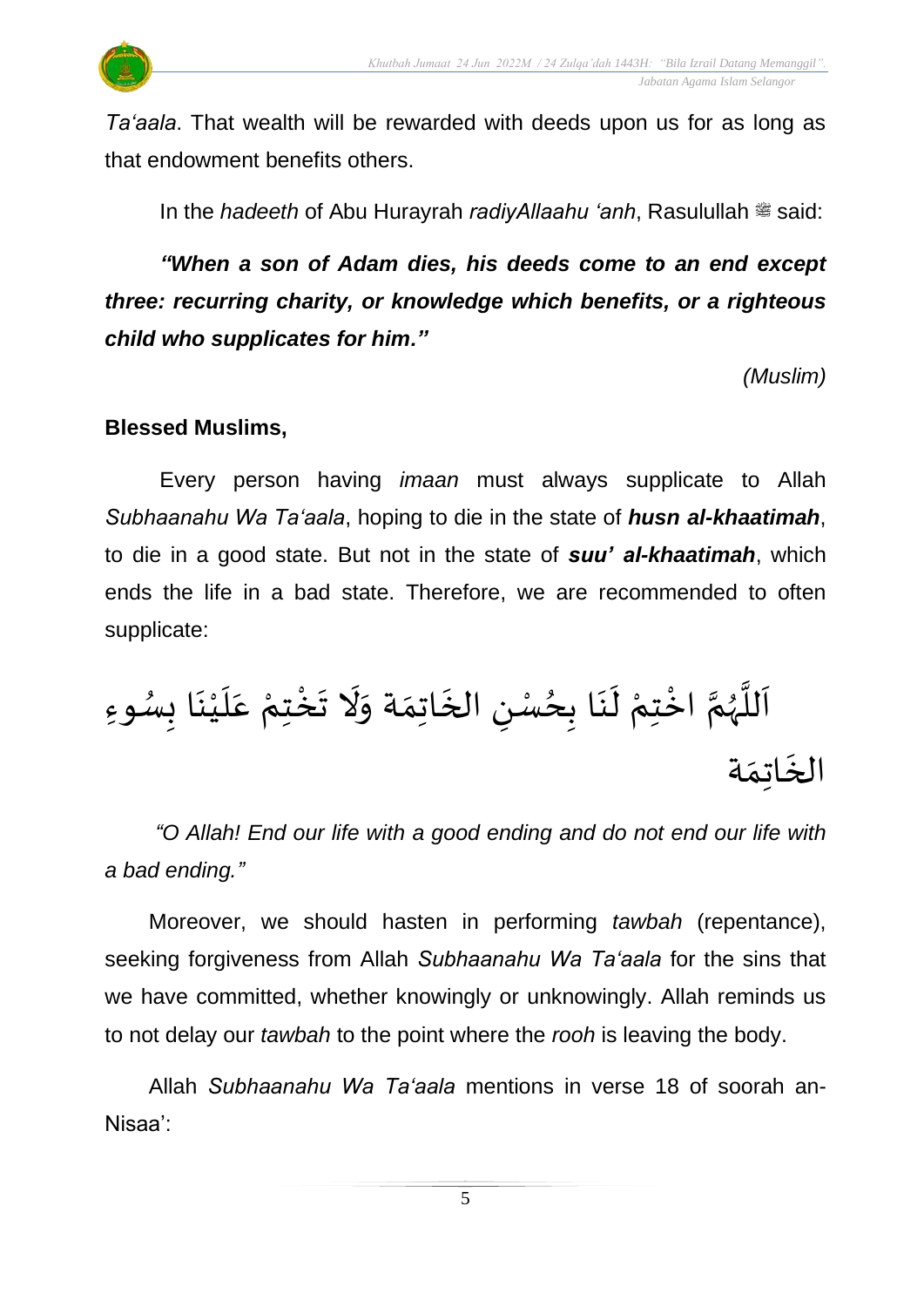

#### لا ة  $\tilde{\cdot}$ و د<br>وب  $\ddot{\phantom{0}}$ ِ<br>په وو يسَتِ ٱلتَّ  $\ddot{\phantom{0}}$  $\tilde{1}$ ل  $\frac{1}{c}$ وَلَيْسَتِ ٱلتَّوَْبَةُ لِلَّذِينَ يَعْمَلُونَ ٱلسَّيِّءَ لمونَ و<br>ا  $\frac{1}{2}$ ح<br>مم  $\frac{1}{2}$  $\tilde{\cdot}$ ِ<br>لَّذِينَ يَ لَِّل ء<br>قَاتِ حَقَّ إِذَا حَضَرَ  $\ddot{\cdot}$ ِ<br>قَبِّ إِذَ تَی  $\overline{\phantom{a}}$ اتِ حَـ :<br>۱ ارٌ بر<br>• هُمۡ كَفَّ و  $\frac{1}{2}$ و<br>ج ر<br>م و  $\ddot{\cdot}$ مُوتُونَ لا و  $\tilde{\cdot}$ ي ِينَ یہ<br>۱ ٱَّل ر<br>1 َّل  $\frac{1}{2}$ لَّ قُبْتُ ٱلْقَ<sub>ٰٓ</sub>نَ وَ ہ<br>1 و  $\ddot{\phantom{0}}$ لا بہ<br>ج ِّن إ  $\tilde{1}$ ال  $\ddot{\phantom{0}}$ ق ت و و  $\ddot{\phantom{0}}$  $\frac{1}{2}$ هُمُ الْمَ ہ<br>ا لا لو<br>لا َ د  $\tilde{\phantom{a}}$ ح ِ<br>ج أ ا بة<br>م لِيمَ ِ<br>ج ا أ ً<br>ٌ∕ اب  $\ddot{\cdot}$ ذ ِ<br>م هُمۡ عَـ  $\frac{1}{2}$ و<br>م  $\tilde{t}$ ا ل  $\ddot{\cdot}$ دُ ذَ<br>لماذ ہ<br>ا  $\ddot{\phantom{0}}$ ت ع  $\frac{1}{2}$ ِ<br>ج أ ِ<br>عِلَمَ ِرِ<br>ا آَوْلَيِكَ آَعْتَدُنَا لَهُمْ عَذَابًا آلِيمًا ۞ ْ و

*"But repentance is not [accepted] of those who [continue to] do evil deeds up until, when death comes to one of them, he says, "Indeed, I have repented now," or of those who die while they are disbelievers. For them We have prepared a painful punishment."*

### **Dear noble audience,**

Let us prepare as much provision possible to perfect our journey to the Hereafter, which is by obeying the commands of Allah *Subhaanahu Wa Ta'aala* and abandoning all of His prohibitions, as well as performing righteous deeds for the benefit of the religion and Muslim community.

Allah *Subhaanahu Wa Ta'aala* mentions in verse 18 of soorah al-Hashr:

ِۖ د ٖ َ لِغ تۡ َ م َّ د َ ا ق َّ س م ٞ ۡ ف َ ن ۡ ر ل نظ َ ۡ تل َ و ََّ ٱَّلل ْ وا ل ق َّ ٱت ْ وا ل ن َ ام َ ء ِينَ َّ ا ٱَّل َ ه ُّ ي َ أ ََٰٓ ي َ ون ل ل َ م ۡ ع َ ا ت َ ِم ب ُۢ ل ِي ب َ خ ََّ ٱَّلل َّ ِن إ ََّ ٱَّلل ْ وا ل ق َّ ٱت و ١٨ َ

*"O you who have believed, fear Allah. And let every soul look to what it has put forth for tomorrow - and fear Allah. Indeed, Allah is Acquainted with what you do."*

**Dear blessed Friday congregants,**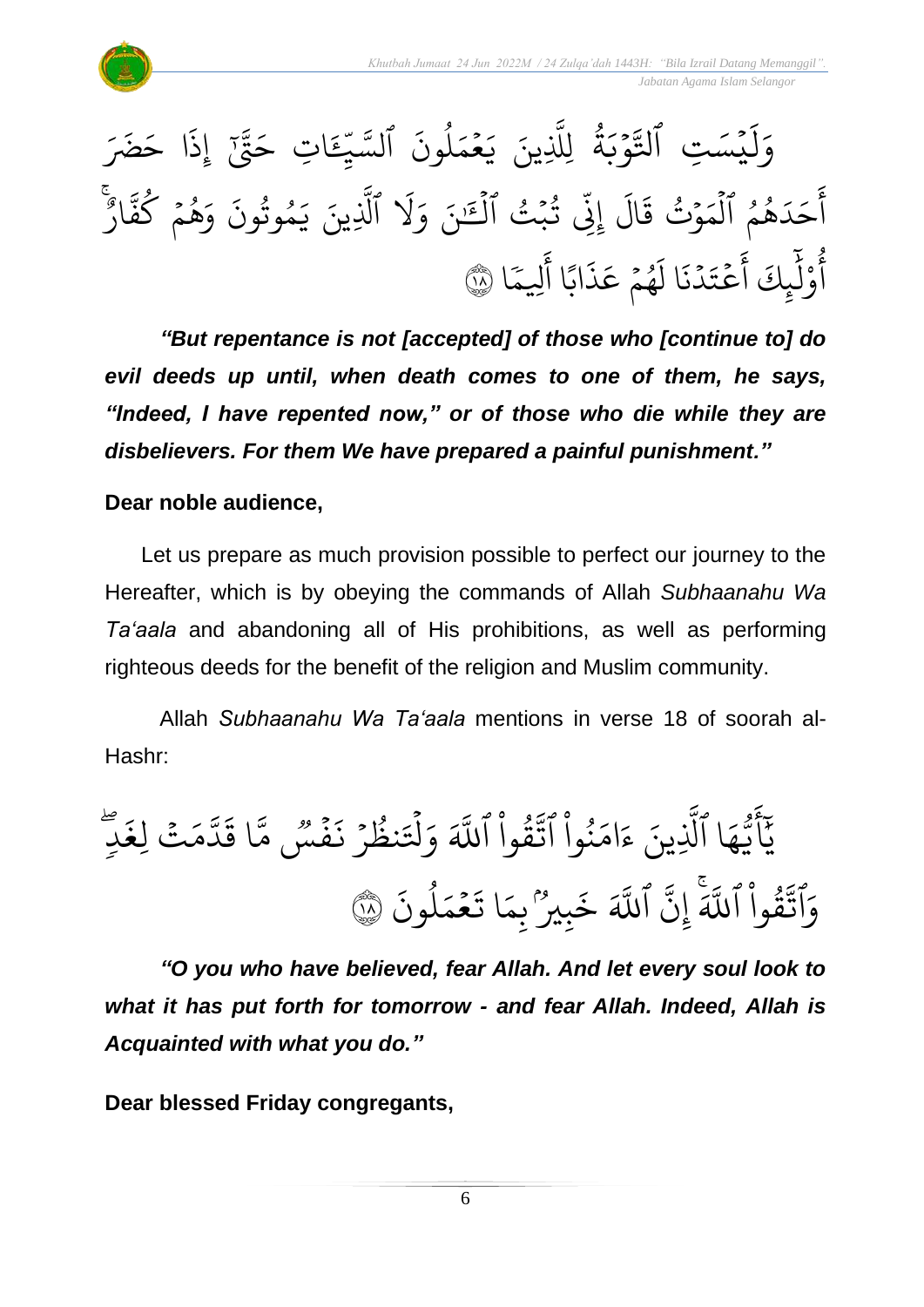

1. The Muslim *ummah* must have *yaqeen* that there will be the Day of Judgment, where Allah *Subhaanahu Wa Ta'aala* will hold all of our deeds in this world accountable, in determining whether we deserve to be placed in Heaven or Hell.

2. The Muslim *ummah* must increase its righteous deeds and do not associate Allah *Subhaanahu Wa Ta'aala* with others.

3. The Muslim *ummah* must hasten to make *tawbah* in seeking forgiveness from Allah upon all of the disobedience committed, and make up (*qadaa'*) all of the *fard* (obligatory acts) that were neglected in the past.

جِيْمِ **ٔ** ِ<br>سَ ِن الر ا  $\frac{1}{2}$ ط ي **ٔ** لنا<br>په لَّهِ مِنَ الشَّ عُوْذُ بِاللَّهِ لا **ٔ** و<br>م ِ<br>ج أ  $\ddot{\cdot}$ تُوبُونَ و لا  $\tilde{\cdot}$ ي ى<br>م تم ثُمَّ<br>تَحَمَّ و<br>م ر<br>آ  $\uplambda$ َٰ ِرِ ه  $\frac{1}{2}$ ِِب  $\tilde{\epsilon}$ ،<br>ع  $\frac{1}{\alpha}$ و و<br>س السَّ  $\ddot{\cdot}$ لمونَ و<br>ا  $\frac{1}{2}$ ح<br>مم  $\frac{1}{2}$  $\tilde{\cdot}$ ي ِينَ ى<br>ا ِ لَِّل بر<br>آ ةُ عَلَى ٱللَّه*ِ* لا ِ<br>پ و د<br>وب  $\ddot{\phantom{0}}$ ِ<br>په ا التَّ  $\frac{1}{2}$ بر<br>م ِ<br>په ِن إ ل وب ت لا  $\tilde{\cdot}$ ِ<br>ياڪ يَـ ِ<br>ا ل و أ ُ<br>. و<br>و  $\ddot{\cdot}$ رِيبٍ فَ  $\ddot{\Omega}$ مِن قَرِيبٍ فَآوْلِيِكَ يَتُوبُ اللَّهُ عَلَيْهِمْ وَكَانَ اللَّهُ عَلِيمًا حَكِيمًا ֦֧֦֝<br>֧֝ ِكيم  $\tilde{\phantom{0}}$ ا ح  $\approx$ لِيم ِ<br>م ع ِو<br>آ اللَّهُ  $\ddot{\cdot}$ ن ر<br>م َك ِ<br>م شُهِمْ وَ قا<br>م ؚ<br>ۣ ر<br>آ  $\mathcal{L}$ ِ<br>م ع ِو<br>ا اللَّهُ بی<br>۱۷<br>ر<sub>یمو</sub>ر

*"The repentance accepted by Allah is only for those who do wrong in ignorance [or carelessness] and then repent soon after. It is those to whom Allah will turn in forgiveness, and Allah is ever Knowing and Wise."*

*(an-Nisaa' 4:17)*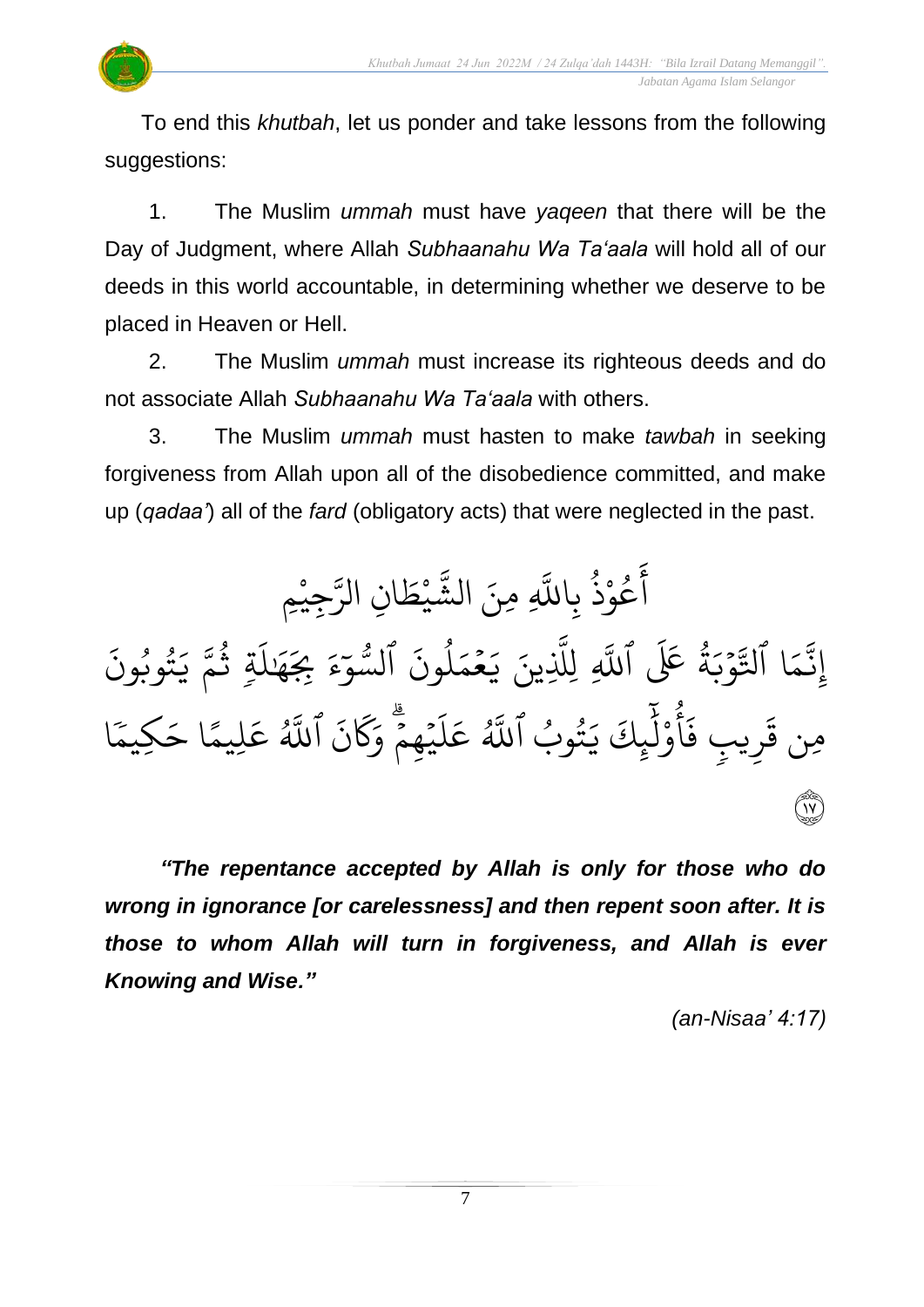

# **THE SECOND** *KHUTBAH*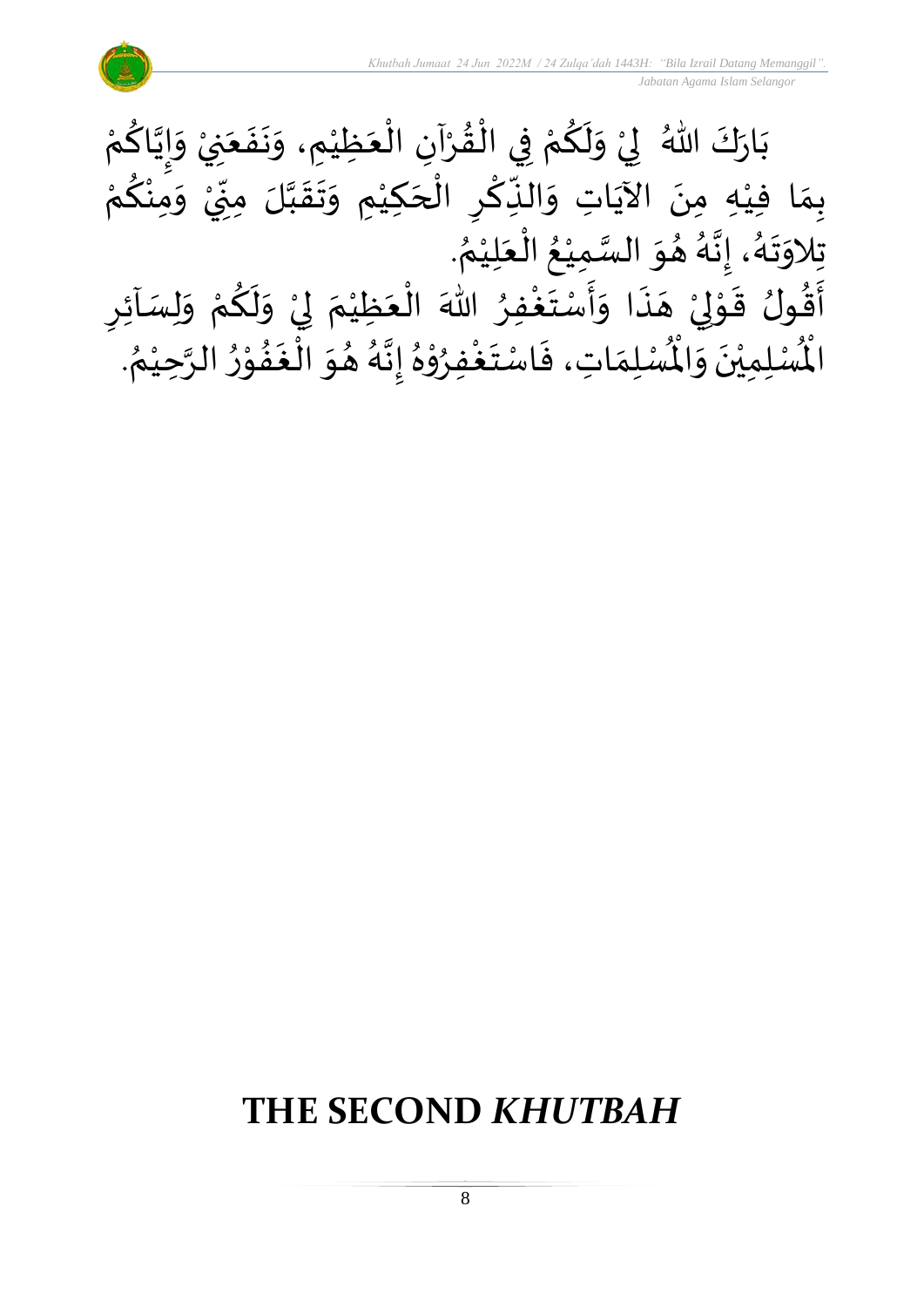

#### **Dear blessed audience,**

Let us altogether strive to have the *taqwa* of Allah *Subhaanahu Wa Ta'aala* by increasing our obedience towards Him and avoiding acts of disobedience and abominable deeds.

ْ وا و<br>ا نُواْ صَلُّ <u>ہ</u><br>ا ل ِ<br>م ام  $\tilde{\epsilon}$ ء ِينَ یہ<br>۱ ا الَّذِ ِ<br>م ه و<br>د سَ<br>ڊ ِ<br>ج  $\sqrt{2}$ َٰ ِ سَّيِّ يَا<br>تَّـمِّي يَا نَ عَلَى ٱلنَّ ون و<br>ا و<br>4و **يُصَ**لُّ ل و<br>لم  $\ddot{\phantom{0}}$ ت ر<br>م ِك ئ ہر<br>ا  $\mathcal{L}$ ِ<br>م ے<br>م  $\frac{1}{c}$ و ِ<br>آک اللَّهَ ِ<br>په إِن ا  $\frac{2}{3}$ ن*ش*ليمً  $\ddot{\phantom{0}}$  $\ddot{\cdot}$ ت ؙ<br>
<sup>ٔ</sup> وا ِم لو ں<br>آ ل ِ<br>م ر<br>سد  $\frac{1}{c}$ يَّه وَ,  $\ddot{\phantom{0}}$ ر<br>آ عَلَيْهِ وَسَلِّمُواْ تَسْلِيمًا ۞ ا<br>ا اللَّهُمَّ صَلِّ وَسَلِّمْ عَلَى سَيِّدِنَا مُحَمَّدٍ وَعَلَى آلِهِ وَأَصْحَابِهِ  $\overline{\phantom{a}}$  $\frac{1}{2}$  $\tilde{\cdot}$  $\frac{1}{1}$ ِ<br>م  $\tilde{\cdot}$ <u>ل</u> ت<br>م  $\overline{\phantom{a}}$  $\frac{1}{2}$  $\ddot{\phantom{0}}$  $\frac{1}{1}$ ِ<br>أ .<br>م ْ ر.<br>م  $\frac{1}{2}$  $\frac{1}{2}$ ن<br>م ,<br>,  $\ddot{\phantom{0}}$ أَجْمَعِيْنَ. ّٰ  $\frac{1}{2}$ ֦֧֦֧֦֧<u>֦</u>  $\frac{1}{2}$ 

ؙۊؙٝڡؚڹؘٵتؚ  $\ddot{\phantom{0}}$ ់<br>:  $\mathbf{r}^{\circ}$ ُؤْمِنِيْنَ ۖ وَالْمُ  $\tilde{\cdot}$  $\ddot{\phantom{0}}$ ْ ់<br>:  $\mathbf{r}^{\circ}$ ِ<br>لْمُ*سْ*لِمَاتِ وَالْمُ  $\frac{1}{2}$  $\frac{1}{\sqrt{2}}$ ِ<br>اَللَّهُمَّ اغْفِرْ لِلْمُسْلِمِيْنَ وَالْمُ  $\frac{1}{2}$  $\ddot{\phantom{0}}$ ់<br>រ ,<br>ለ ֦֧֦֧֦֧֦֧֦֧֦֧֦֧֜֜֜֓֓<br>֧֝֜֜֜֜֜֜֜֜֜֜֜֜֜֜֞֟ ْ ن<br>م ,<br>, ا<br>آ  $\mathbf{r}$ أُحْيَاءِ َ ֦֧֦֧֦֧<u>֦</u> ـــ<br>م<br>م الْأَحْيَاءِ مِنْهُمْ وَالأَمْوَاتِ، إِنَّكَ سَمِيْعٌ قَرِيْبٌ مُجِيْبُ ال ْ د<br>در ْ  $\frac{1}{2}$ ់<br>? ں<br>ج  $\frac{1}{2}$ , ់<br>រ }<br>ጎ ه<br>**د ا** ي ر ق <u>ر</u>  $\frac{1}{2}$  $\frac{1}{2}$ ، إِنَّكَ سَمِيْعٌ قَرِيْبٌ مُجِيْبُ الدَّعَوَاتِ ْ اتا  $\ddot{\ }$ ِ<br>م ان<br>ا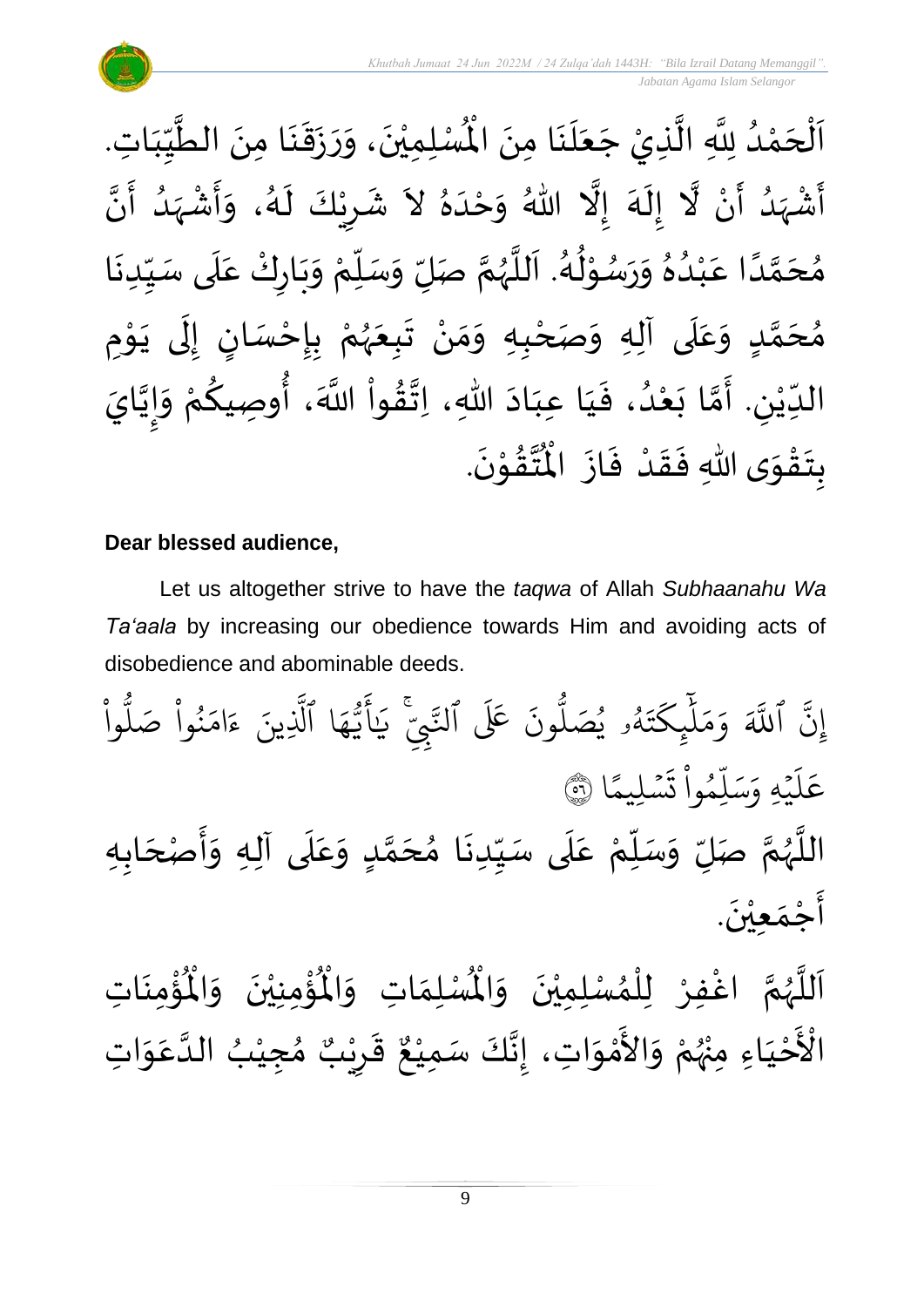

#### وَيَا قَاضِيَ الْحَاجَاتِ. اَللَّهُمَّ أَعِزَّ الْإِسْلاَمَ وَالْمُسْلِمِيْنَ، وَأَهْلِكِ  $\overline{\phantom{a}}$ ֦֧֦֧֦֧֦֧֦֧֦֧֦֧֦֧<br>**֧**  $\overline{a}$  $\ddot{\ddot{\mathbf{z}}}$  $\ddot{\phantom{0}}$ י<br>**י**  $\ddot{\cdot}$  $\frac{1}{2}$  $\ddot{\phantom{0}}$ ْ اَللَّهُمَّ أَعِزَّ الْإِسْلاَمَ وَالْمُ  $\frac{1}{2}$  $\frac{1}{2}$  $\sim$ ֦֧֦֧֦֧֦֧֦֧֦֧֦֧֦֧֧֦֧֜֜֓֓֜֜֜֓֓<br>**֡** بة  $\frac{1}{2}$ ن<br>م  $\frac{1}{2}$ ا<br>ا  $\overline{\phantom{a}}$ .  $\ddot{\phantom{0}}$ ٞۺ۠ڔڮؽۨڹؘ '<br>ا <u>ر</u> ْ  $\ddot{\text{r}}$ ُبْتَدِعَةً وَالْمُ  $\frac{1}{2}$  $\frac{1}{2}$ .<br>م  $\ddot{\ }$ ْ  $\boldsymbol{r}$ الْكَفَرَةَ وَالْمُ  $\frac{1}{2}$  $\ddot{\phantom{0}}$  $\frac{1}{2}$  $\ddot{\cdot}$ َ بر<br>1  $\frac{1}{2}$ ِ<br>ج -<br>بن<br>بن

ِ<br>اَللَّهُمَّ إِنَّا نَسْأَلُكَ وَنَتَوَسَّلُ إِلَيْكَ بِنَبِيِّكَ الأَمِيْنِ، وَنَسْأَلُكَ י<br>ו  $\ddot{\phantom{0}}$  $\frac{1}{2}$ ْ  $\frac{1}{1}$  $\frac{1}{2}$  $\frac{1}{2}$  $\ddot{\phantom{0}}$ <u>ر</u><br>-់<br>រ  $\tilde{\mathbf{r}}$  $\frac{1}{2}$ سه<br>ما<br>مرا  $\frac{1}{2}$  $\ddot{\phantom{0}}$  $\ddot{\phantom{0}}$  $\frac{1}{2}$  $\ddot{\ddot{\cdot}}$  $\ddot{\cdot}$ انا  $\frac{1}{2}$ ن<br>م  $\frac{1}{2}$ ا<br>آ ً<br>آ ֦֧֦֧֦֧֦֧<br>֧֝֜֜֜֜ .<br>بِأَسْمَآئِكَ الْحُسْنَى، وَصِفَاتِكَ الْعُظُمَى، أَنْ تَحْفَظَ بِعَيْنِ  $\frac{1}{2}$  $\frac{1}{2}$ <u>ر</u> ْ ي  $\frac{1}{2}$  $\frac{1}{\sqrt{2}}$  $\ddot{\bullet}$  $\frac{1}{2}$ ْ  $\sum_{i=1}^{n}$ ั<br>ก ֦֧֦֧֦֧֦֧֦֧֦֧֦֧֦֧֦֧֦֧֦֧֦֧֦֧֧֦֧֝֝֟֓֓֜֓֟֓֓<br>**֧** ,<br>∙ ֦֧֦֧֦֧֦֧֦֧֦֧֦֧֦֧֜֜֜֓֓<br>֧ׅׅׅ֝֜֜֜֜֜֜֜֜֜֜֜֜֜֜֝֜֜֬֟  $\ddot{\cdot}$  $\tilde{\cdot}$  $\ddot{\phantom{0}}$  $\frac{1}{2}$  $\ddot{\cdot}$ ِ<br>عِنَايَتِكَ الرَّبَّانِيَّةِ، وَبِحِفْظِ وِقَايَتِكَ الصَّمَدَانِيَّةِ، جَلاَلَةَ مَلِكِنَا ِ<br>ا  $\sim$ اتا<br>ا  $\frac{1}{1}$  $\frac{1}{2}$ اتا<br>مر  $\ddot{\phantom{0}}$  $\frac{1}{2}$ ֧֚֚֘֝֬֝֟<u>֓</u>  $\frac{1}{2}$  $\frac{1}{2}$ اتا<br>ا ن<br>م<br>۱ انہ<br>م  $\ddot{\ }$  $\ddot{\phantom{0}}$  $\ddot{\phantom{0}}$  $\frac{1}{2}$ ْعَظَّمِ، سُلْطَان سلَاڠُور، سُلْطَان شَرَفُ الدِّين ادريس شاه  $\frac{1}{\sqrt{2}}$ ,  $\mathbf{r}$ ر<br>م ْ ,<br>, )<br>ት<br>ት ر<br>م ر<br>أ  $\ddot{\mathbf{r}}$ ر<br>آبا ्<br>व ئر<br>مو الْم الحاج ابن المرحوم سُلْطَان صَلاَحُ الدِّين عبد العزيز شاه  $\frac{1}{2}$  $\frac{1}{2}$ ।<br>र  $\check{\mathbf{r}}$ ا<br>ا ,<br>,  $\ddot{\cdot}$ الحاج. اَللَّهُمَّ أَدِمِ الْعَوْنَ وَالْبِدَايَةَ وَالتَّوْفِيْقَ، وَالصِّحَّةَ ة<br>م  $\frac{1}{2}$  $\ddot{\cdot}$ ْ ֦֧֦֧֦֦֧֦֧֦֧֦֧֦֧֦֧֦֧֝֟֓֓֓֟֓֓<br>**֧** ا<br>المع  $\frac{1}{2}$  $\ddot{\cdot}$  $\ddot{\phantom{0}}$ ا<br>ا ֝֟֟֟֟֟֟֟֟֟֟֟֟֟֟֟֟֟֟֟֟֟֟֟֟֟֩֕<br>֖֝֩֝֩֩֩֩֩֩֩֓֟֓֟֓֟֓֟֓֟֓֟֓֟֓֟֓֟֩֩֩֓֝֟֓֟֓֟֓֟֩֩֩֓֝֟֩֩֩  $\frac{1}{2}$  $\ddot{\phantom{0}}$ ֦֦֝<br>**֝**  $\frac{1}{2}$ ْ ।<br>∕  $\frac{1}{2}$ انہ<br>پی ,<br>, ا<br>آ ،<br>آ ى<br>وَالسَّلامَةَ مِنْكَ، لِوَلِيِّ عَہْدِ سلاڠُور، تعْكو أَمِير شَاه اِبْنِ ْ ្រ َ )<br>2 ٝ<br>ر .<br>م  $\frac{\nu}{\nu}$ ِ<br>پ ل  $\frac{1}{2}$ ۠<br>ۣ ֦֧<sup>֦</sup>  $\frac{1}{2}$ ا<br>ما  $\frac{1}{2}$ ।<br>इ السُّلْطَان شَرَفُ الدِّين ادريس شاه الحاج، فِيْ أَمْنٍ وَصَلاَحٍ ्<br>र  $\ddot{\ }$ )<br>=<br>= י<br>י  $\frac{1}{2}$ ْ  $\frac{1}{2}$ , ِرِ ।<br>€ ٝ<br>ا ر<br>ر<br>ر  $\frac{1}{2}$  $\frac{1}{2}$ وَعَافِيَةٍ بِمَنَّكَ وَكَرَمِكَ يَا ذَاالْجَلالِ وَالإِكْرَامِ. اَللَّهُمَّ أَطِلُ ์  $\frac{1}{2}$ َ .<br>م  $\frac{1}{2}$ ا<br>:<br>: تا<br>م .<br>,<br>/ سمج<br>آن َ ।<br>∕ ا<br>م  $\tilde{\cdot}$  $\overline{\phantom{a}}$ ا<br>أ ِ<br>په مو  $\ddot{\phantom{0}}$ َ  $\frac{1}{2}$ ້<br>: غ .<br>ا  $\frac{1}{2}$ بلّ  $\frac{1}{2}$ عُمْرَهُمَا مُصْلِحَيْنِ لِلْمُوَظَّفِيْنَ وَالرَّعِيَّةِ وَالْبِلاَدِ، وَ  $\sim$ ֦֧֦֧֦֦֧֦֧֦֧֦֧֦֧֧֦֝֟֓֓֜֜֓֟֓֟֓<br>**֡**  $\frac{1}{2}$ ان<br>ا ان<br>م  $\tilde{\cdot}$  $\ddot{\phantom{0}}$ ْ ا<br>ا  $\frac{1}{2}$ ,<br>ለ ່<br>ເ ْ ي  $\overline{\phantom{a}}$  $\frac{1}{2}$  $\frac{1}{2}$  $\frac{1}{2}$ ់<br>< و<br>م مَقَاصِدَهُمَا لِطَرِيقِ الْهُدَى وَالرَّشَادِ. ្រ  $\frac{1}{2}$ م<br>م  $\frac{1}{2}$ ֦֧֦֧֦֧֦֧֦֧֦֧֦֧֜֜֜֜֓֓<br>֧ׅׅ֝֜֜֜֜֜֜֜֜֜֜֜֜֜֜֝֜֜֬֟  $\ddot{\bm{s}}$ <u>ر</u>  $\frac{1}{\epsilon}$  $\frac{1}{2}$  $\frac{1}{2}$  $\frac{1}{1}$  $\frac{1}{2}$  $\frac{1}{2}$ 

O Allah, grant us guidance in performing the five obligatory prayers in congregation, fulfilling *zakaat* through Selangor *Zakaat* Board (LZS), making endowment (*waqf*) through *Perbadanan Wakaf Selangor* (Selangor Endowment Corporation) and giving away (*infaaq*) our wealth through *Tabung Infak Jariah Umat Islam Selangor* (TIJARI, Selangor Continuous

10